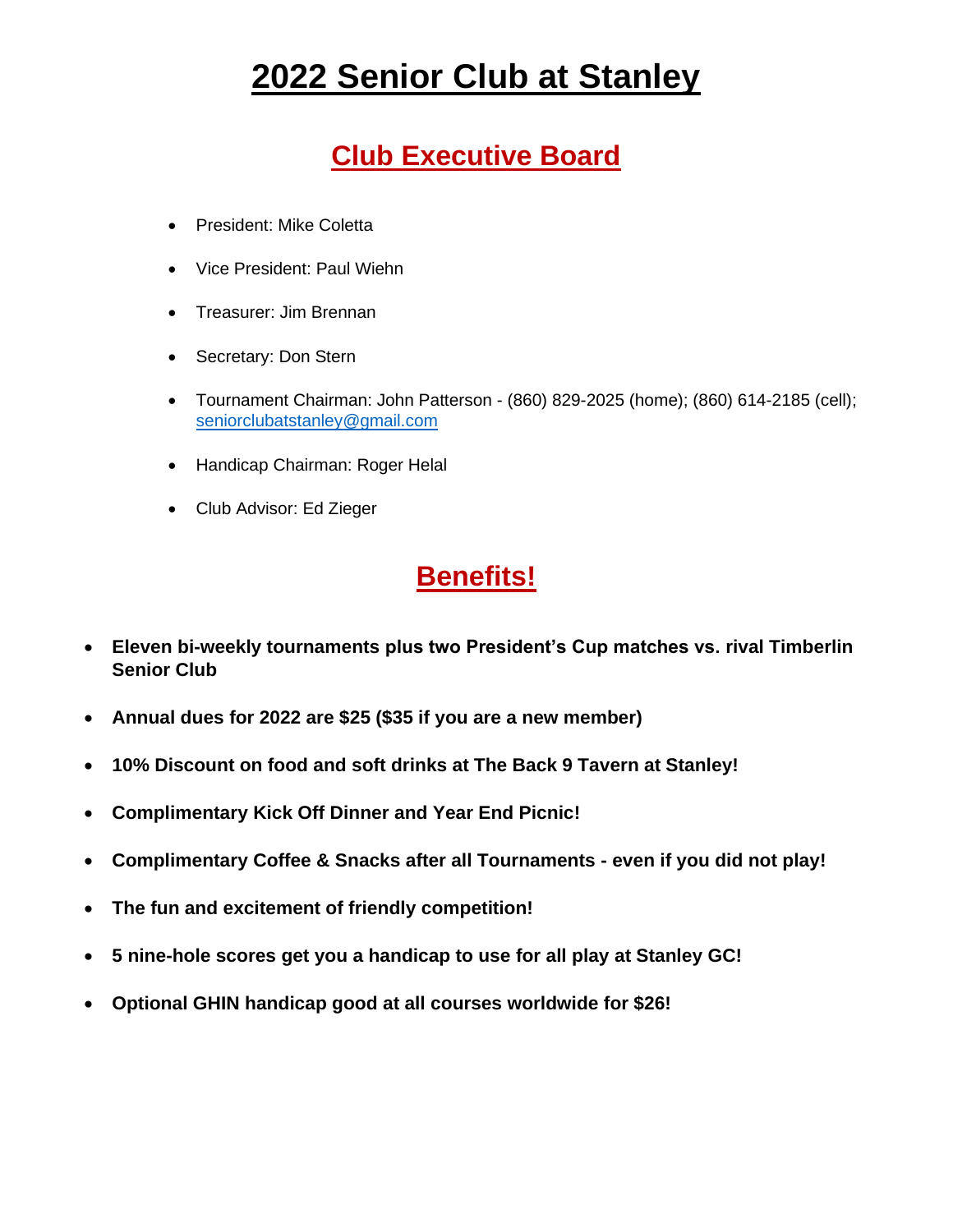#### **Answers to Frequently Asked Questions!**

- Our tournaments are generally run every other Wednesday from April to October; sign up is done via email, text or telephone call.
- Tee times are usually between 7 am and 9 am; times may fall slightly earlier, depending on tournament participation; tee times are e-mailed by 2 p.m. the day before the event.
- If you have constraints for early or late times, we do our best to accommodate you.
- We usually play the Blue Course, which is designated as the 9-hole course; tee sheet mailings will tell what course we are playing that week.
- Club notifications are generally sent via e-mail; please be sure your e-mail address is legible and current when filling out the membership application!
- You do not need to join with a partner; we will pair you up with a partner for team events if needed.
- We have coffee and snacks after each tournament; you are free to partake even if you did not play in the event!
- We run two ABCD events, where pairings are made by the committee; these are intended to provide the opportunity to play with club members you may not know well. Requests to play with specific members will not be honored.
- Tournament entry fees are generally \$3. The two exceptions are the Great Balls of Fire (\$4), and the Club Championship (\$5).
- Gross and Net Prizes are generally paid out to 1/3 of the field. Closest to the Pin prizes are \$5, and we pay one spot on two par 3 holes. Par 3 contests on all 4 par 3 holes in the Club Championship paying 2 spots! Tournament results are generally sent out via e-mail within two days of the event's end.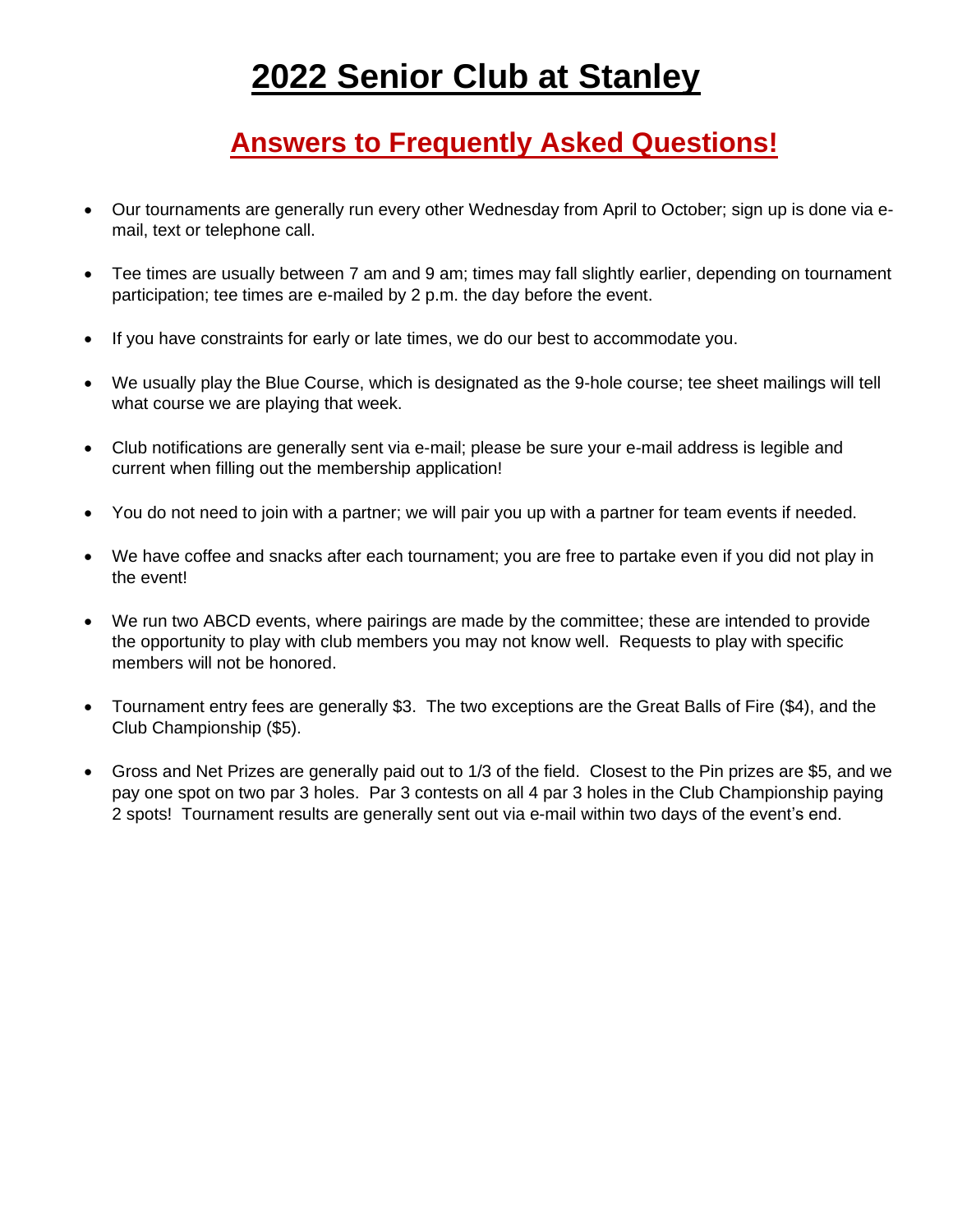### **The Senior Club Member's Handbook**

- 1. Know the Senior Club Tournament schedule shown below! Put it on your refrigerator and/or your calendar. Look for pre-tournament e-mail announcements!
- 2. Welcome new players to your group.
- 3. ALL your scores must be recorded online in the Handicap Golf Portal or in the GHIN System.
- 4. All tournament sign-up is done via e-mail, text, or telephone.
- 5. Tournament entry fees and winnings will be tracked by the Tournament Chairman, and accounts will be settled at the end of the season. You may make deposits to your account at any time during the season. Cash or checks payable to the Tournament Chairman are accepted.
- 6. Except for ABCD events, you may ask to be paired with specific players by requesting this at sign-up.
- 7. Be ready to play 5 minutes before your scheduled time so you are on the tee for your tee time! Keep up with the group in front of you! Repair ball marks and divots. Stanley is your golf course.
- 8. You should pick up your scorecard on the day of the tournament from the Tournament Chairman prior to your round. If the Tournament Chairman is not available, check with the starter. After you finish your round leave your score card with Tournament Chairman or in the box in the Senior Club alcove if he is not available.
- 9. Play by USGA rules, except as modified by Senior Club local rules below. No gimmies putt everything out.
- 10. We encourage you to enjoy all the benefits of being a Senior Club member but especially by joining your fellow members in as many tournaments as your schedule will allow. Play well and have fun!

### **Local Rules to Govern All Senior Club Play at Stanley**

- 1. You may lift and clean ball from ALL places and replace ball within 6 inches of its original location. (If ball was in the rough or in a trap, you must replace it in the rough or trap.)
- 2. You may rake sand and replace ball in all traps as needed.
- 3. You may not improve your position to the green. (As an example if your ball lands behind a tree, you are not allowed to move it to a point where the tree is no longer an obstacle.)
- 4. Individual players may, of course, choose to play the ball in its original location without taking advantage of the above.
- 5. Lost ball or ball hit out of bounds; put a ball in play as close as possible to the spot where the lost ball was likely to be or drop ball in bounds at the spot it crossed the boundary. One stroke penalty.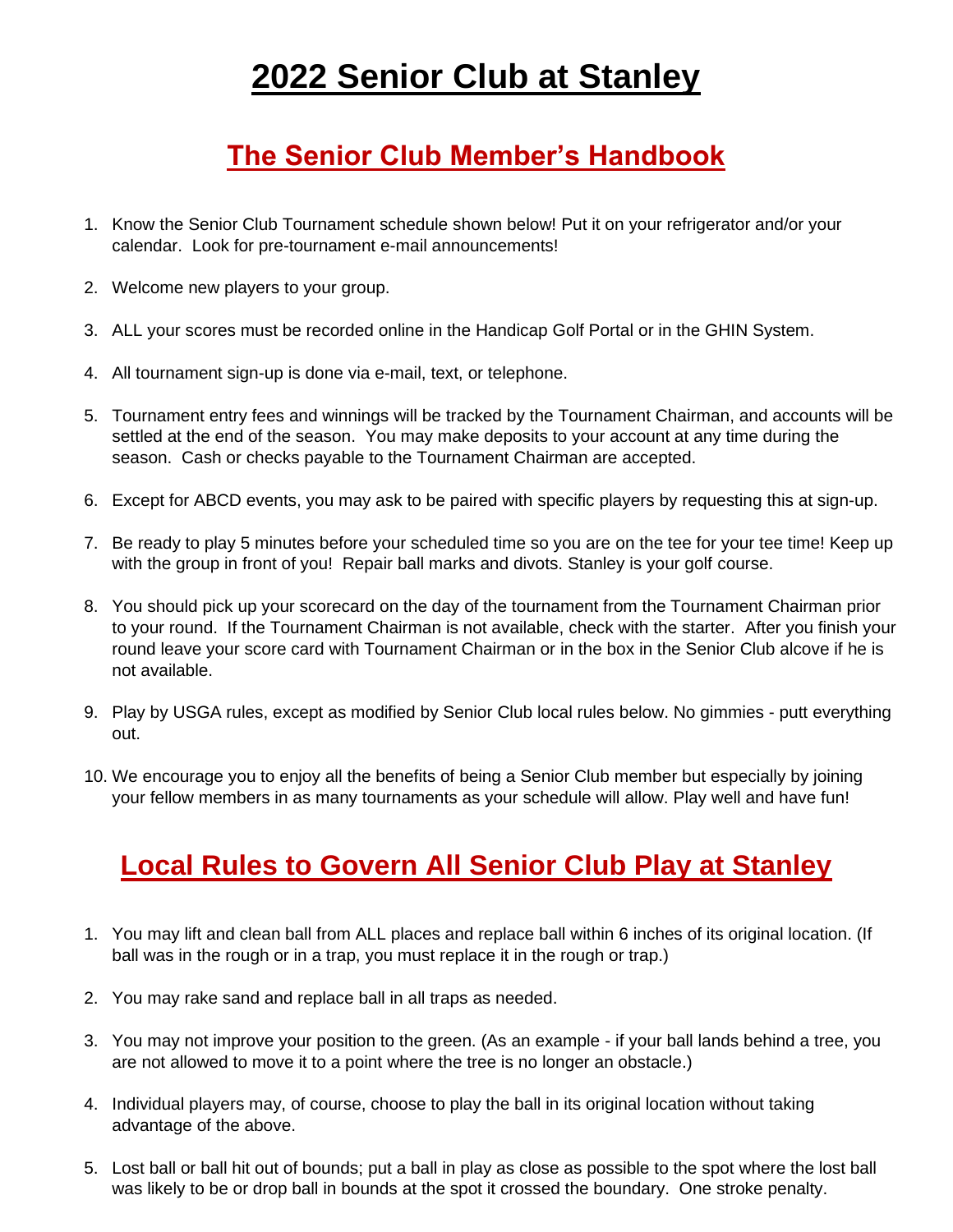#### **Post Scores Online!**

- ALL in season (see next paragraph) scores at Stanley or other courses must be recorded online in the Handicap Golf Portal or the GHIN System. You must post scores from other clubs, too.
- Connecticut, New England states, and other northern states observe a season for score posting. This season runs from April  $1<sup>st</sup>$  to November  $14<sup>th</sup>$ . Scores made within the season must be posted; scores outside these dates are not valid for posting. If you play in southern states like Florida or Arizona, there is no season, and scores made there must be posted.

If you are unsure about whether your score can be posted, you can use this link to check:

[https://www.usga.org/handicapping-articles/handicap-active-and-inactive-season-schedule-](https://www.usga.org/handicapping-articles/handicap-active-and-inactive-season-schedule-25489.html)[25489.html](https://www.usga.org/handicapping-articles/handicap-active-and-inactive-season-schedule-25489.html)

- To keep your handicap current, you should post your scores the same day you play. Updates in the systems are done daily.
- If you have trouble with the online site, you can use seniorclubatstanley@gmail.com to ask for help.
- The link for the portal is:

#### [http://stanley.golfclub.net](http://stanley.golfclub.net/)

You will be notified when the portal is available for use.

- Your password, if you are new to the club or forget it, is available on request via club e-mail at [seniorclubatstanley@gmail.com](mailto:seniorclubatstanley@gmail.com) (there is no provision in the system to change your password, so those requests must also be made to the e-mail address above).
- If you enter scores hole-by-hole, the maximum is adjusted automatically. Otherwise, you will have to adjust the total manually to limit the score on any hole to the net double bogey maximum.
- For Instructions on handicap score limit and the World Handicap System, here is the link:

[www.usa.org/content/usga/home-page/handicapping/world-handicap-system/WHS-resources.html](http://www.usa.org/content/usga/home-page/handicapping/world-handicap-system/WHS-resources.html)

• Failure to post scores may result in a penalty score applied to your handicap!